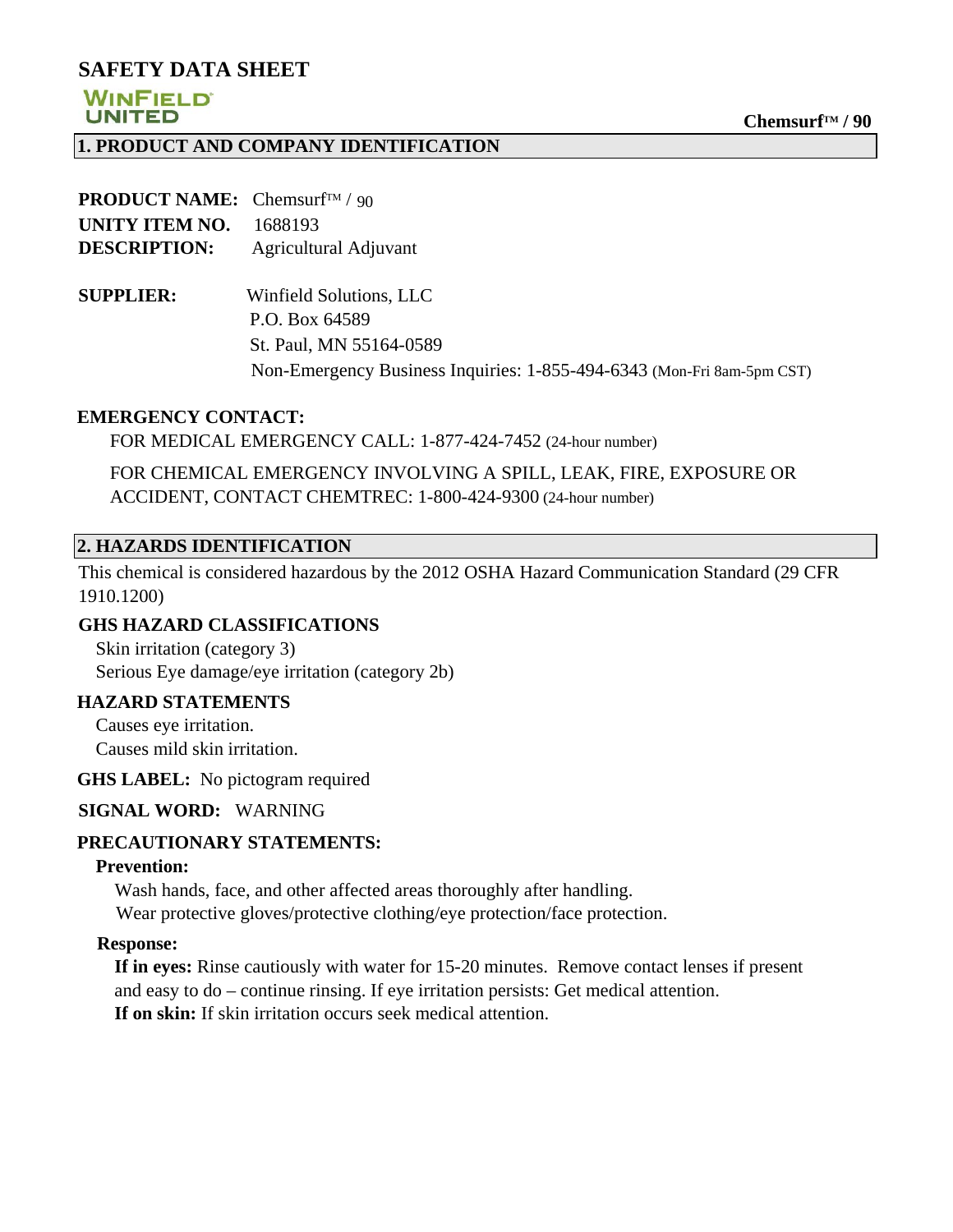# **3. COMPOSITION/INFORMATION ON INGREDIENTS**

| Components                       | <b>CAS</b> Number | Percentage |
|----------------------------------|-------------------|------------|
| Proprietary blend of surfactants | Mixture           | 00%        |

## **4. FIRST AID MEASURES**

**IF IN EYES:** Rinse cautiously with water for 15-20 minutes. Remove contact lenses, if present, after the first 5 minutes, then continue rinsing eye. If eye irritation persists: Get medical advice.

**IF ON SKIN:** Take off contaminated clothing and wash it before reuse. Rinse skin with plenty of soap and water for 15-20 minutes. If skin irritation occurs or if you feel unwell, call a poison control center or doctor for treatment advice.

**IF SWALLOWED:** Rinse mouth. Call a poison control center or doctor for treatment advice if you feel unwell. Do not induce vomiting unless told to do so by a poison control center or doctor.

**IF INHALED:** Remove person to fresh air and keep comfortable for breathing. Call a poison control center or doctor for treatment advice if you feel unwell.

Have the product container or label with you when calling a poison control center or doctor, or going for treatment.

### **5. FIRE FIGHTING MEASURES**

**EXTINGUISHING MEDIA:** water spray, dry chemical, foam or carbon dioxide (CO<sub>2</sub>)

**FIRE FIGHTING PROCEDURES:** Fight fire from a safe distance and protected location. Fight fire upwind to avoid hazardous vapors and decomposing products. Heat may build pressure and rupture closed containers, spreading fire and increasing the risk of injury. Water may be ineffective in fire fighting. Use water spray/fog for cooling containers and firefighters. Notify proper authorities if liquid material enters the sewer or pubic waters.

**FIRE FIGHTING EQUIPMENT:** As with any fire, wear self-contained breathing apparatus pressure demand, (MSHA/NIOSH approved or equivalent) and full protective gear

## **6. ACCIDENTAL RELEASE MEASURES**

**SPILL AND LEAK RESPONSE:** Uncontrolled releases should be responded to by trained personnel using pre-planned procedures. Proper protective equipment should be used. In case of a spill, clear the affected area, protect people, and respond with trained personnel

**PERSONAL PROTECTIVE EQUIPMENT:** The proper personal protective equipment for incidental releases (such as 1 liter of product released in a well-ventilated area), use impermeable gloves, goggles, face shield, and appropriate body protection. In the event of a large release, use impermeable gloves, safety goggles, chemically resistant suit and boots, and hard hat. Self-Contained Breathing Apparatus or respirator may be required where engineering controls are not adequate or conditions for potential exposure exist. When respirators are required, select NIOSH/MSHA approved based on actual or potential airborne concentrations in accordance with the latest OSHA and/or ANSI recommendations.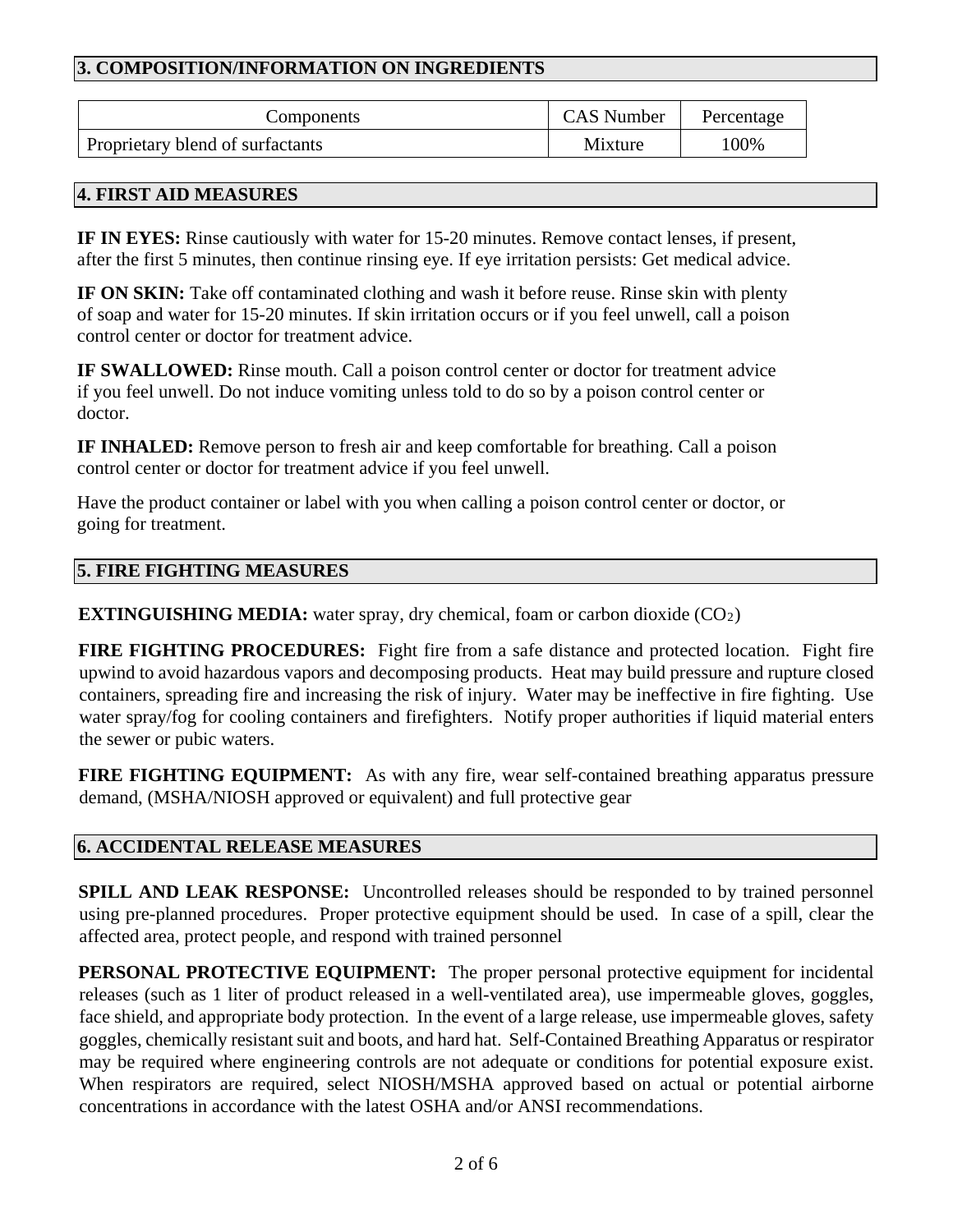**ENVIRONMENTAL PRECAUTIONS:** Stop spill at source. Construct temporary dikes of dirt, sand, or appropriate readily available material to prevent spreading of material. Close cap or valves and/or block or plug hole in leaking container and transfer to another container. Keep from entering storm sewers and ditches which lead to waterways, and if necessary, call the local fire or police department for immediate assistance

**CONTAINMENT AND CLEANUP:** Absorb spilled liquid with polypads or other absorbent materials. Caution – floor may be slippery, use care to avoid falling. Clean up with non-combustible absorbent (such as sand, soil, and so on). Shovel up and place all spill residue in suitable containers. Dispose of at an appropriate waste disposal facility according to current applicable laws and regulations and product characteristics at time of disposal

# **7. HANDLING AND STORAGE**

**HANDLING:** Keep out of reach of children. Avoid breathing fumes, mist, vapors or spray.

Follow all SDS/label precautions when using this product. Do not reuse the container. Use only outdoors or in a well-ventilated area. See Section 8 and the product label for information on appropriate PPE. Do not eat, drink, or smoke when using this product.

**STORAGE:** Store between 32°F and 104°F. Store in a secure, cool, dry place away from children, food and feed products. Store in original container only. Keep container tightly closed when not in use. Do not use, store or spill near heat or open flames. Take care to prevent water from being introduced to the contents of this container.

# **8. EXPOSURE CONTROLS/PERSONAL PROTECTION**

Airborne Exposure Limits:

| <b>PERMISSABLE EXPOSURE LIMITS:</b> | <b>OSHA PEL</b>   |
|-------------------------------------|-------------------|
| 1,2,3-Propanetriol (mist)           | $15 \text{ mg/m}$ |

**ENGINEERING CONTROLS:** Facilities storing or utilizing this material should be equipped with an eyewash station and safety shower. General room ventilation is required. Maintain adequate ventilation, especially in confined areas.

Ventilation System: A system of local and / or general exhaust may be necessary to keep employee exposures below the Airborne Exposure Limits. Local exhaust ventilation is generally preferred because it can control the emission of the contaminant at its source, preventing dispersion of it into the general work area. Please refer to the ACGIH document, Industrial Ventilation, A Manual of Recommended Practices, most recent edition, for details.

**RESPIRATORY PROTECTION:** For most conditions, no respiratory protection should be needed; however, use NIOSH/MSHA approved organic vapor respirator as necessary.

**EYE PROTECTION:** Wear OSHA standard chemical splash goggles.

**SKIN PROTECTION:** For brief contact, no precautions other than clean body-covering clothing should be need. Use impervious gloves such as neoprene.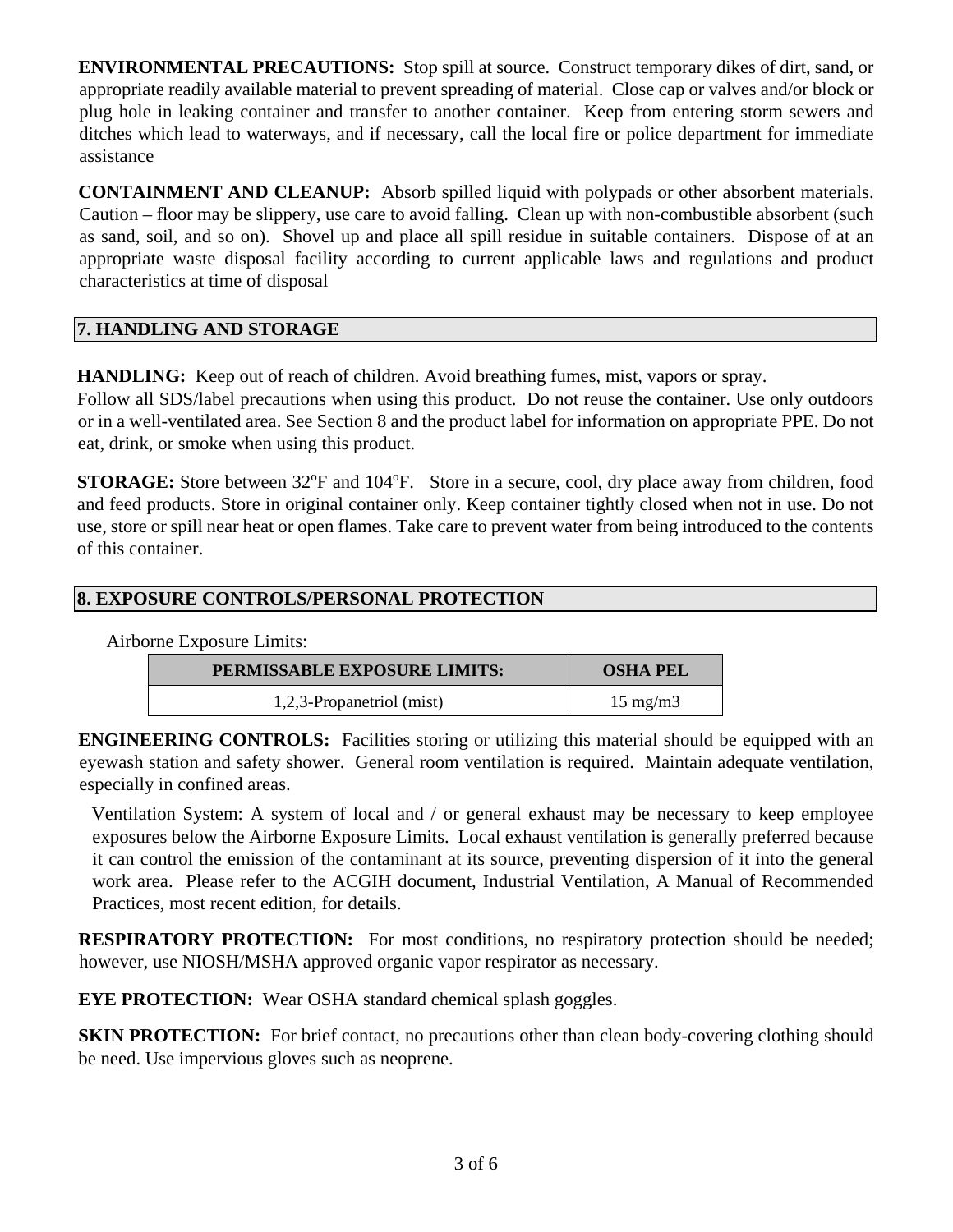# **9. PHYSICAL AND CHEMICAL PROPERTIES**

| Appearance                               | Light yellow to amber liquid |  |
|------------------------------------------|------------------------------|--|
| Odor                                     | Mild                         |  |
| pH (neat)                                | $5 - 8$                      |  |
| Freeze / Melting Point                   | $<$ 32 $\mathrm{^{\circ}F}$  |  |
| Boiling Point / Range                    | Not Determined               |  |
| Specific Gravity $(20^{\circ}C)$         | $1.15 - 1.25$                |  |
| <b>Flash Point</b>                       | $>93^{\circ}$ C              |  |
| Color (Gardner)                          | Not Determined               |  |
| Solubility in Water                      | Soluble                      |  |
| Viscosity                                | Not Determined               |  |
| <b>Odor Threshold</b>                    | Not Determined               |  |
| <b>Evaporation Rate</b>                  | Not Determined               |  |
| <b>Upper / Lower Flammability Limits</b> | Not Determined               |  |
| <b>Vapor Pressure</b>                    | Not Determined               |  |
| <b>Vapor Density</b>                     | Not Determined               |  |
| <b>Partition Coefficient</b>             | Not Determined               |  |
| <b>Auto-Ignition Point</b>               | Not Determined               |  |
| <b>Decomposition Temperature</b>         | Not Determined               |  |

## **10. STABILITY AND REACTIVITY**

**CHEMICAL STABILITY:** Stable at ambient temperatures and atmospheric pressure.

**CONDITIONS TO AVOID:** Avoid oxidizing materials.

**HAZARDOUS DECOMPOSITION:** Can produce carbon oxides, hydrogen sulfide, nitrogen oxides, sulfur dioxide and hydrocarbons.

**HAZARDOUS POLYMERIZATION:** Will not occur.

### **11. TOXICOLOGICAL INFORMATION**

**ACUTE:** Based on product composition.

| $LD_{50}$ Oral   | Rat    | $> 5,000$ mg/kg         |
|------------------|--------|-------------------------|
| $LD_{50}$ Dermal | Rabbit | $> 5,000 \text{ mg/kg}$ |

#### **Possible Health Effects:**

**Eye and Skin Contact** – Causes eye irritation. May cause mild skin irritation.

**Inhalation** – not determined.

**Ingestion** – product is not considered to be toxic, ingestion can result in gastrointestinal irritation and diarrhea.

**Chronic exposure:** no data available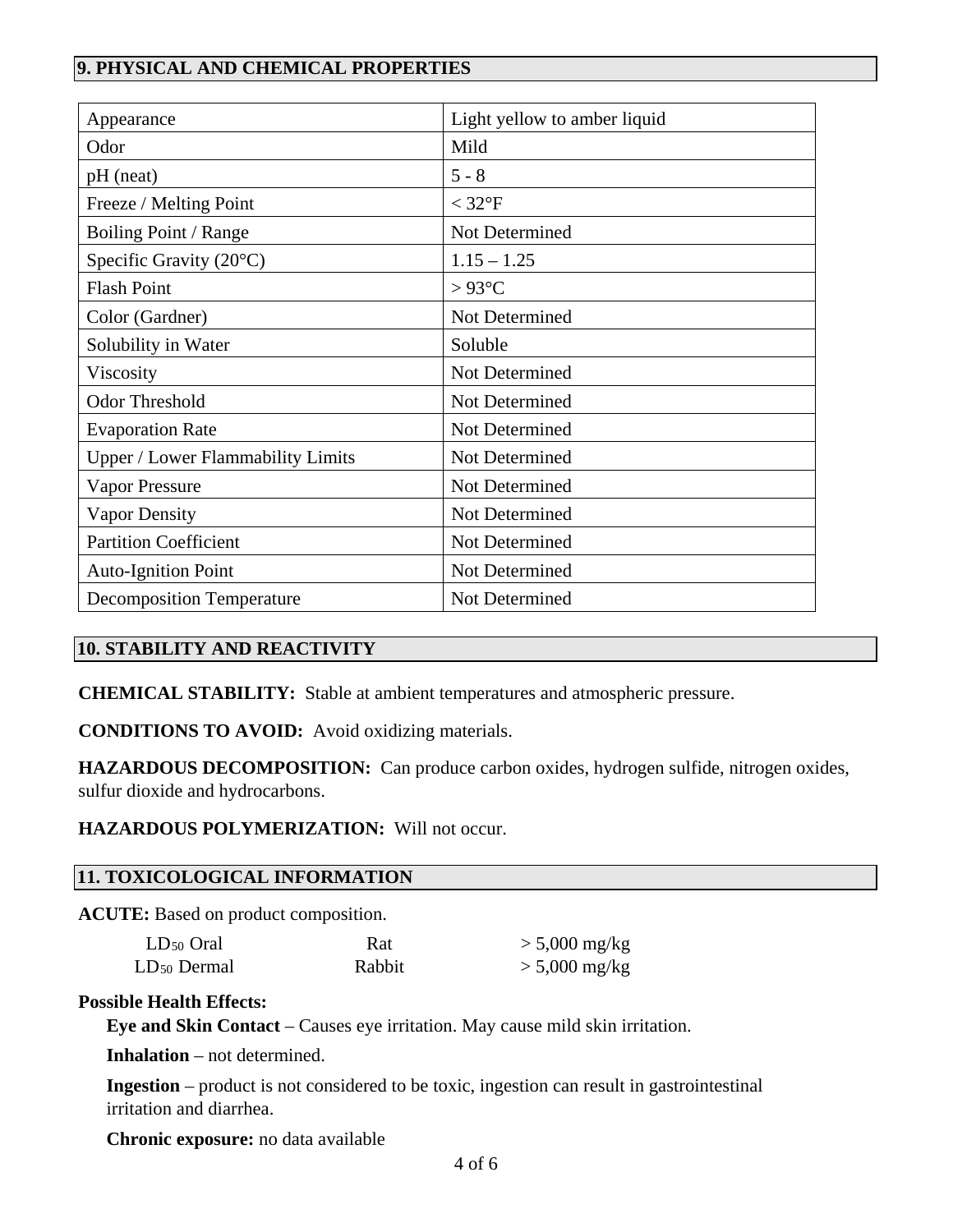**Aggravation of pre-existing conditions:** no data available **Specific Target Organ Toxicity** – Single Exposure: no data available **Specific Target Organ Toxicity** – Repeated Exposure: no data available **Germ Cell Mutagenicity:** no data available **Reproductive Toxicity:** no data available **Aspiration Hazard:** no data available

### **12. ECOLOGICAL INFORMATION**

**ENVIRONMENTAL DATA:** Not determined.

### **13. DISPOSAL CONSIDERATIONS**

**DISPOSAL METHOD:** Do not contaminate water, food, or feed by disposal

**PRODUCT DISPOSAL:** Disposal of contents/container must be in compliance with local, state, and federal laws and regulations (contact local or state environmental agency for specific rules).

**EMPTY CONTAINER:** Empty containers must be handled properly due to product residue. See product label for further information on container disposal.

### **14. TRANSPORTATION INFORMATION**

**SHIPPING DESCRIPTION:** Not regulated for ground transportation by US DOT.

### **15. REGULATORY INFORMATION**

### **SARA TITLE III (Superfund Amendments and Reauthorization Act):**

This product or mixture does not contain a toxic chemical or chemicals in excess of the applicable de minimis concentration as specified in 40 CFR §372.38(a) subject to the reporting requirements of section 313 of Title III of the Superfund Amendments and Reauthorization Act of 1986 and 40 CFR Part 372.

## **CALIFORNIA SAFE DRINKING WATER & TOXIC ENFORCEMENT ACT (Proposition 65):** None

### **16. OTHER INFORMATION**

**Date of Issue:** January 24, 2019 (new)